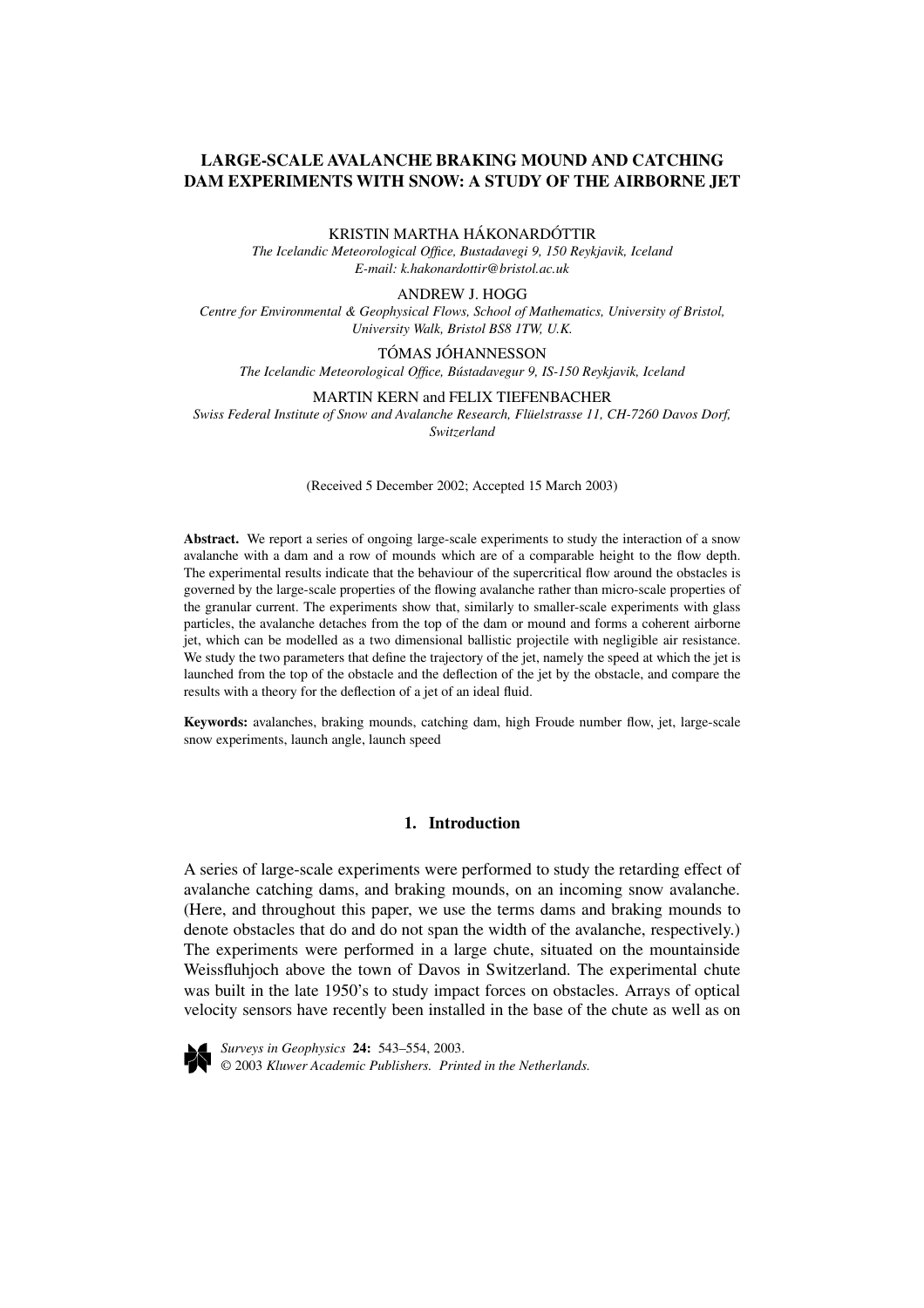the sides to obtain basal velocities and vertical velocity profiles through the depth of the avalanche (Tiefenbacher and Kern, in press).

The aim of this set of experiments was to analyse the flow over dams and over and around braking mounds, and compare the results with experimental results obtained at smaller scales, where small glass particles were used as the experimental material (Hákonardóttir et al., 2001, 2003). Experiments on several different scales have been carried out in order to establish design guidelines for avalanche braking mounds. The experiments were conducted as a part of the European Union project, Cadzie, during 1999–2002 in a collaboration between the Icelandic Meteorological Office, the School of Mathematics at the University of Bristol in England and the Swiss Federal Institute for Snow and Avalanche Research (SLF).

The snow-avalanche experiments showed that the flow was launched from the top of the dams and mounds and travelled a considerable distance before landing back on the slope (Figure 1). Images from video recordings of the experiments showed that the airborne jets could be modelled as a projectile motion in two dimensions with negligible air resistance. The formation of such an airborne jet has important practical consequences for the use of multiple rows of defence measures to retard avalanches. The spacing between the rows must be chosen sufficiently large so that the material launched from the first row does not jump over subsequent rows further down the slope. We report here the first results of these experimental studies. The snow-avalanche experiments at Weissfluhjoch are a matter of ongoing research and the need for more data is profound.

In this study we analyse the large-scale snow experiments by documenting the airborne jets which arise from the interaction of the avalanches with catching dams and braking mounds and by studying the two parameters that define the trajectory of the jets. The observed launch angle is compared with a theory for the deflection of a jet of an ideal fluid (Section 3.1), and the launch speed is studied by looking at the energy dissipation involved in the impact with the dams (Section 3.2).

# **2. Experimental Setup and Design**

The experimental chute was 34 m long and 2.5 m wide with 0.9 m high side walls, see Figure 2. A volume of approximately 5  $m<sup>3</sup>$  of snow was released instantaneously from the top of the chute, by the rapid removal of a supporting lock gate. The snow had been shovelled manually into a barrel and then dumped onto the chute, behind the lock gate. After release, it flowed down the chute and carried on down the mountainside until finally coming to a rest on the skislope below. Rubber bars were placed on the base of the chute between the lock gate and the barriers to agitate the flow. A row of obstacles was placed in the flow path of the avalanche, perpendicular to the experimental chute and the progression of the avalanche down the chute was recorded using two video cameras. The flow speed at different locations upstream and downstream of the obstacles was also recorded using optical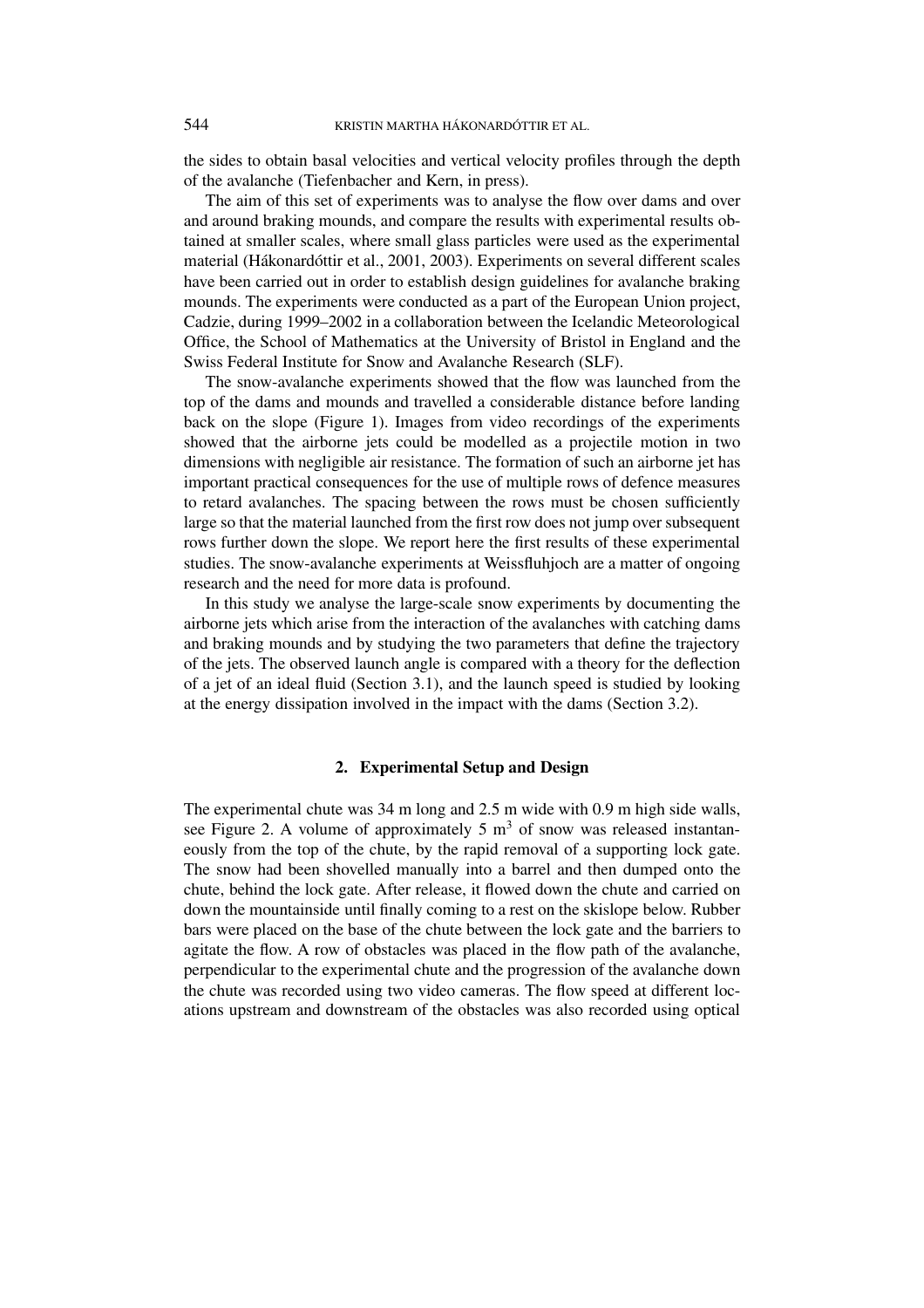

*Figure 1.* A photograph of an avalanche launched from a 60 cm high dam (and the right hand corner of the dam breaking). Photo: Andrew Hogg.

velocity sensors, see McElwaine and Tiefenbacher (2003) and Tiefenbacher and Kern (in press) for a description of the sensors.

The obstacles were either 0.4 or 0.6 m high, and the depth of the flow was estimated to be  $0.3 \pm 0.1$  m. The catching dams spanned the entire width of the chute, while a row of mounds comprised two mounds, which only partially spanned the chute. The mounds had aspect ratios, defined in this context as the ratio of the height of the mound to its breadth, of 0.7 and 1.0 for the 0.4 and 0.6 m high mounds, respectively.

Large, dry, natural snow avalanches often consist of a powder cloud and a denser core. A typical Froude number of the dense core of such avalanches is of order 10 (McClung and Schaerer, 1993). In this context we define the Froude number by

$$
\text{Fr} = \frac{u}{\sqrt{g\cos\left(\xi\right)h}},\tag{1}
$$

where *u* is the speed of the flow, *g* is the gravitational acceleration,  $\xi$  is the inclination of the chute and *h* is the flow depth. This dimensionless number is used to characterise free surface fluid flows. The design of the experiments and previous experiments at smaller scales was based on the conjecture that a Froude number of the same order of magnitude would approximately maintain dynamical similarity between natural snow avalanches and the smaller scale experimental avalanches.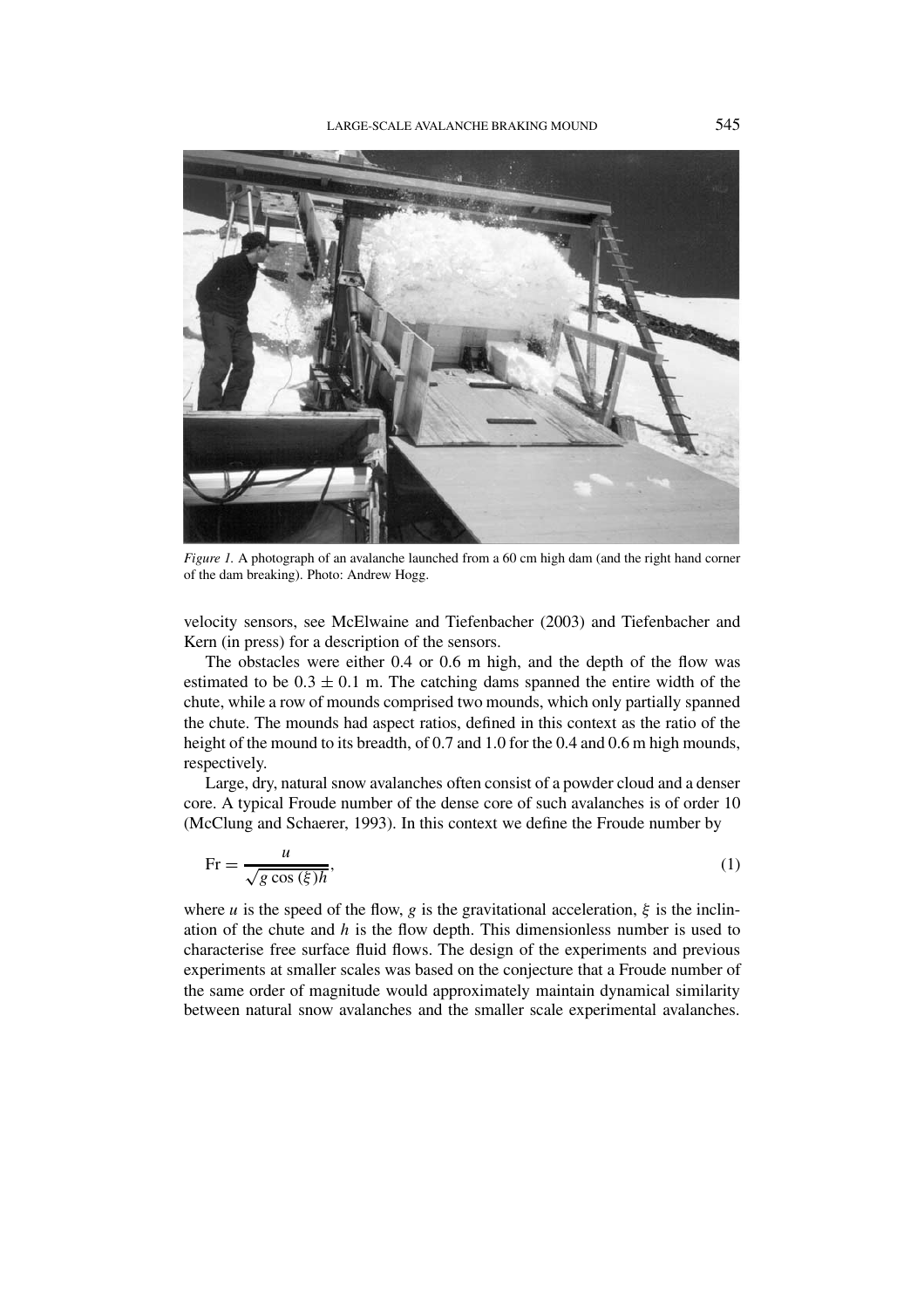

*Figure 2.* A schematic diagram of the experimental chute and a jet jumping over a dam on the chute, side view. The speeds  $u_0$  and  $u_1$  are defined, along with the launch angle,  $\beta$ , the depth of the flow, *h* and the height of the dam, *H*. The arrows denote a row or an array of optical velocity sensors, see Tiefenbacher and Kern (in press).

The Froude numbers in the snow experiments presented here were in the range 3–6, varying with each experimental run, depending on the condition of the snow. The wetter the snow, the slower and thicker the avalanche. These were the highest Froude numbers that could be realised from the experimental setup, and they were somewhat lower than those of natural events.

A corresponding obstacle Froude number, Fr*b*, can be defined as

$$
\text{Fr}_b = \frac{u}{\sqrt{g\cos\left(\xi\right)H}},\tag{2}
$$

where *H* denotes the height of the obstacles. The snow experiments yielded obstacle Froude numbers in the range 2–4; these were in the same range as in the previous experiments on smaller scales (Hákonardóttir et al., 2001, 2003).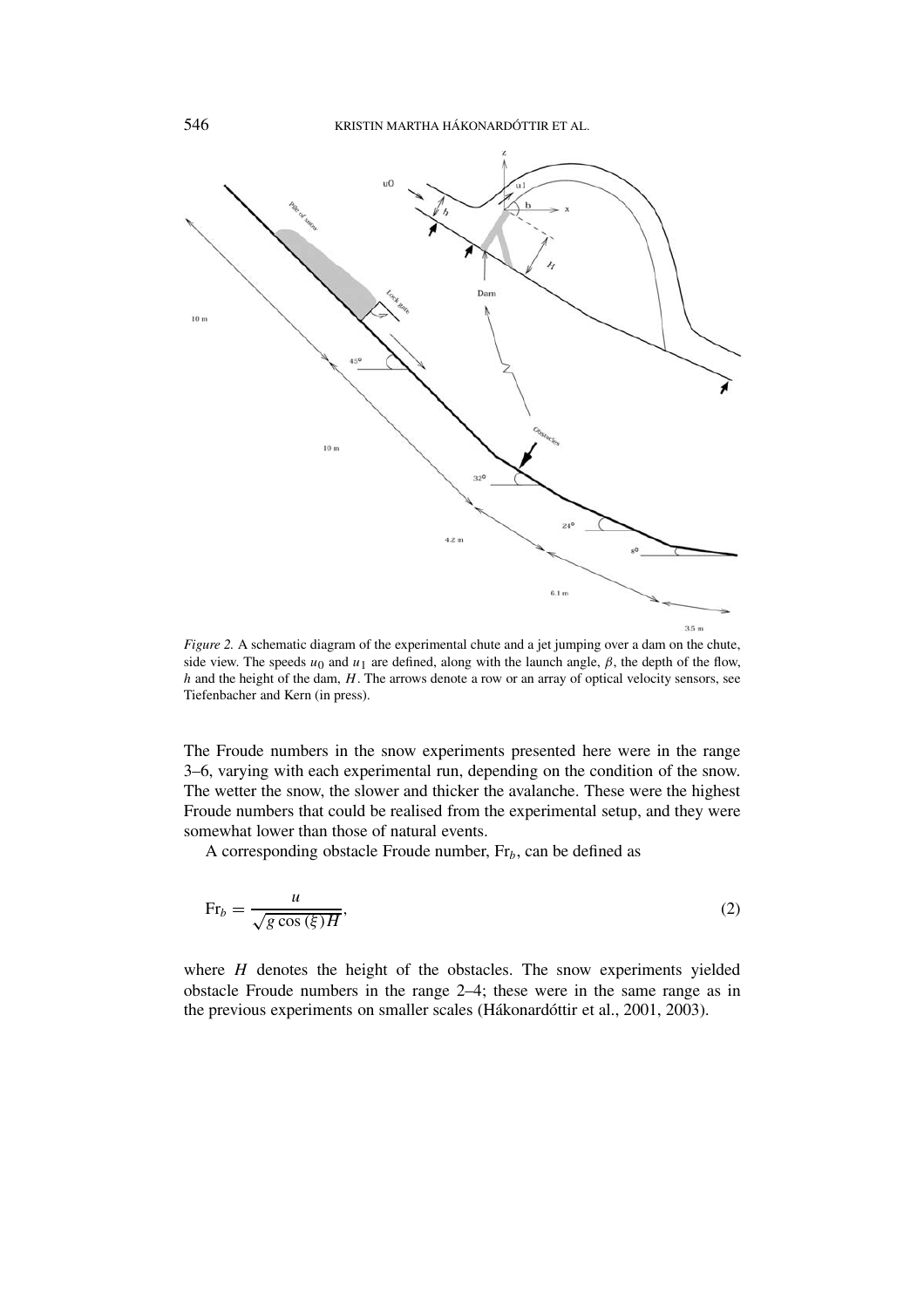### **3. Experimental results**

The snow used in the experiments was coarse grained and varied from being dry to being rather wet; it contained fine snow along with snow lumps with a diameter up to 0.1 m. Before the snow was released it extended 5 to 6 m behind the lock gate. After the release, the avalanche spread longitudinally on the chute and had a length of about 8 m before reaching the obstacles. A head that was about 0.1 m higher than the snow immediately following and a thin tail were detected from the video recordings. The head travelled with the maximum flow speed,  $7.5 \pm 1.0 \text{ m s}^{-1}$ , which was then maintained for just under 1 s and so was the depth of the flow just behind the head,  $0.3 \pm 0.1$  m.

Experiments with catching dams in the flow path of the avalanche resulted in jets launched from the top of the obstacles (Figure 2). The duration of each avalanche was short, so the geometry of the jets was dominated by the first front taking off from the top of the dams and a steady jet, as had been observed in the smaller scale experiments, did not have sufficient time to develop fully.

The trajectories taken by the jets were studied from video recordings for flows over the two dams by tracking the first front of the flow. By treating the jet as a two-dimensional ballistic projectile, without air resistance, an expression for the jet trajectory taking off a dam, positioned on a slope of 32◦, may be written as a function of the launch angle measured relative to the slope,  $\beta$ , and the launch speed,  $u_1$ , and is given by

$$
z = x \tan(\beta - 32^{\circ}) - \frac{1}{2} \frac{gx^{2}}{u_{1}^{2}} \frac{1}{\cos^{2}(\beta - 32^{\circ})}.
$$
 (3)

Launch angles and launch speeds were calculated indirectly by fitting parabolas to the observed jet trajectories using least square fits (Figure 3).

The jet over the 0.4 m high dam was not as coherent and well defined as for the 0.6 m high dam. That might be caused by the difference in the wetness of the snow, the snow being considerably wetter in the experiment with the higher dam. It was thus possible to draw a number of plausible trajectories through the jet launched from the dam (in contrast to only one through the jet over the 0.6 m high dam), resulting in different values of launch speeds and angles. In order to obtain a trajectory for the 0.4 m high dam, it was necessary to constrain the choice of a trajectory to one where the horizontal component of the launch speed corresponded to the horizontal front velocity of the jet as measured from the video recording. The observed trajectory for the 0.6 m high dam was much more clearly defined, and a parabola fitted through the middle of the jet led to a good agreement between the horizontal component of the launch speed (evaluated from the parabola fitted to the trajectory) and the horizontal speed measured directly from the video recording, see Table I.

There is no suggestion that air resistance is affecting the jets, i.e., the shape of the jet is well approximated by a parabola and the velocity in the horizontal-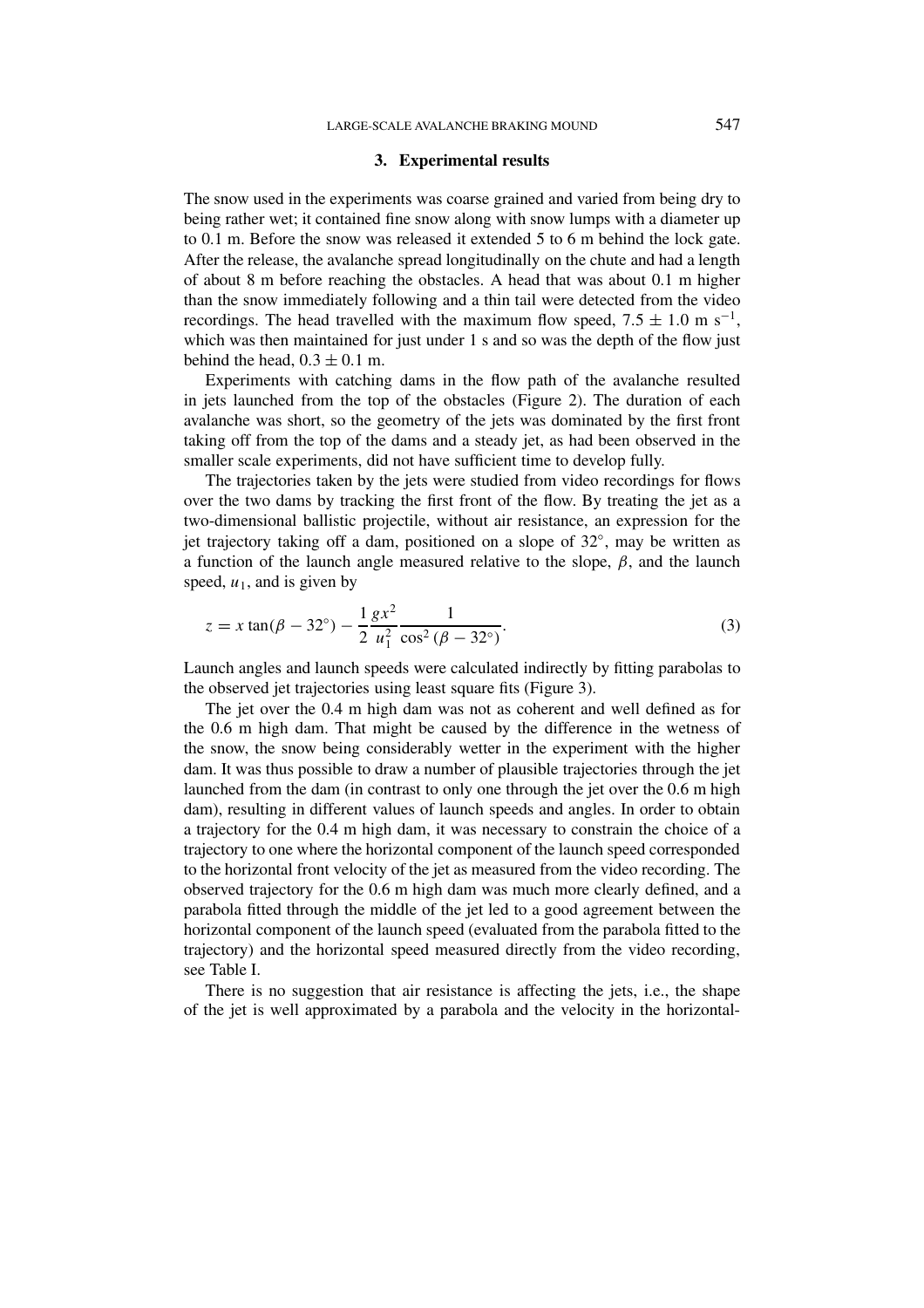

*Figure 3.* Jet trajectories for the two dams. The points show the observed trajectories and the lines denote the corresponding fitted parabolas used to calculate the launch speed and angle. The jet was not as coherent and well defined for the 0.4 m high dam as for the 0.6 m high dam. The length and height are measured from the tops of the dams, horizontally and vertically.

#### TABLE I

The incoming speed is noted by  $u_0$  and was measured at an array of vertical velocity sensors placed at the side of the chute just in front of the dams, see Tiefenbacher and Kern (in press). The table shows the resulting launch speeds,  $u_1$ , and launch angles, *β*, for jets over the 0.4 and 0.6 m high dams. The accuracy range was obtained by comparing the horizontal part of the launch speed,  $u_1$ , with the horizontal speed of the first front of the jet, measured from the video recording.

|     | H (m) $u_0$ (m s <sup>-1</sup> ) $\beta$ (°) $u_1$ (m s <sup>-1</sup> ) |      |               |
|-----|-------------------------------------------------------------------------|------|---------------|
| 0.4 | $7.5 \pm 1.5$                                                           | - 51 | $6.1 \pm 0.4$ |
| 0.6 | $7.5 \pm 0.25$                                                          | 63   | $3.7 \pm 0.1$ |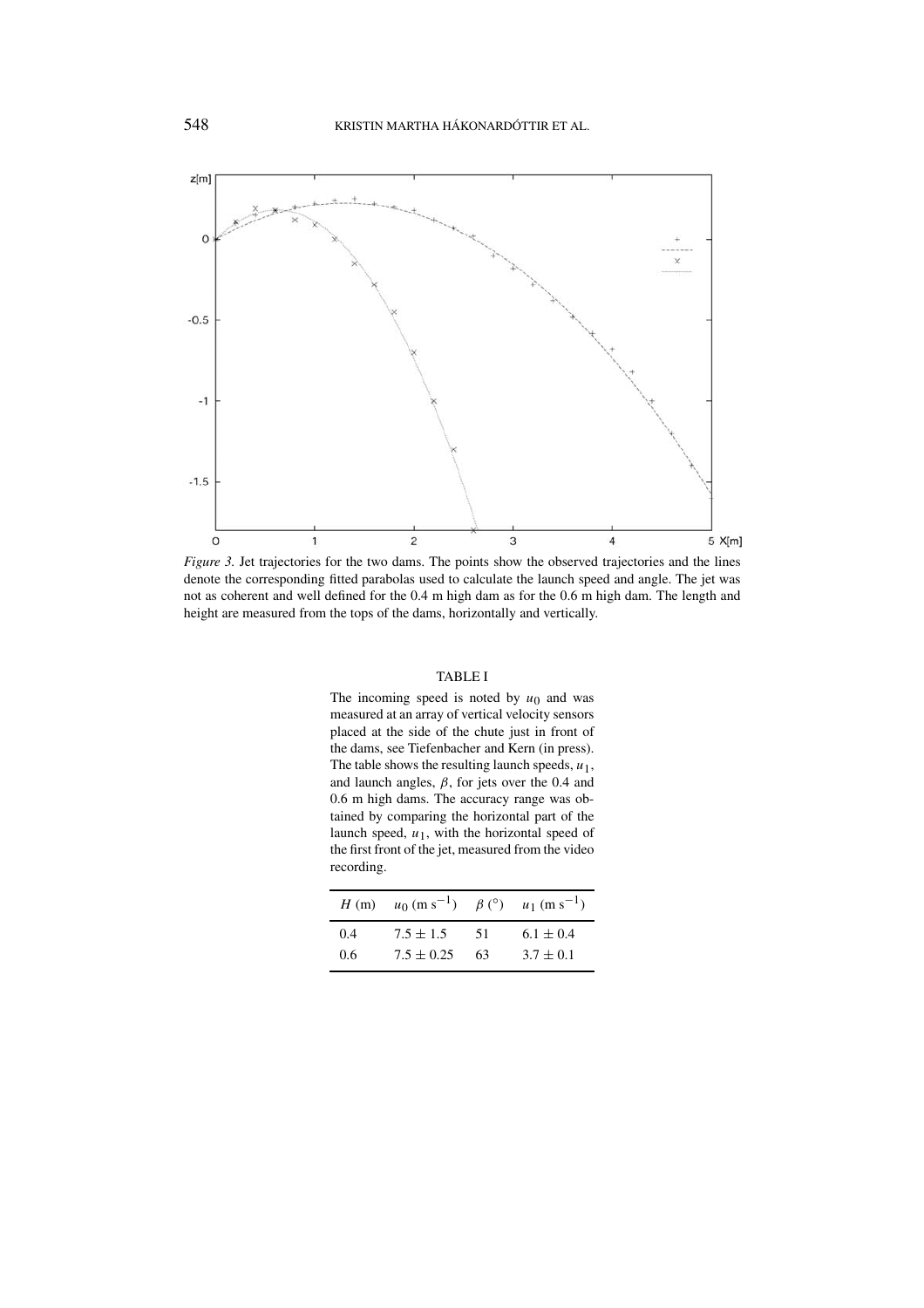direction, found from the analysis of the video recording, is approximately constant.

#### 3.1. JET DEFLECTION

The inviscid irrotational flow over a dam has been studied theoretically when the effect of gravity is negligible (Yih, 1979). Using free-streamline theory and conformal mappings of the complex potential, it is possible to derive an expression for the launch angle of the jet as a function of the height of the dam relative to the depth of the flow and the inclination of the upstream dam face,  $\alpha$  (here,  $\alpha = \pi/2$ ). For the jet defined by Figure 2, Yih (1979) derived the following expression for the height of the dam relative to the depth of the incoming stream

$$
\frac{H}{h} = \operatorname{Im} \left( \frac{1}{\pi} \sum_{r=0}^{m-1} \left\{ \exp \left( -i(2r\alpha + \beta) \right) \ln \left[ 1 - \exp \frac{i(\alpha - 2r\alpha - \beta)}{n} \right] - \exp \left( -i(2r\alpha - \beta) \right) \ln \left[ 1 - \exp \frac{i(\alpha - 2r\alpha + \beta)}{n} \right] \right)
$$
  
+2 \exp(-i2r\alpha) \ln \left[ 1 - \exp \frac{i(\alpha - 2r\alpha)}{n} \right] \right), (4)

where  $\alpha = \pi n/m$ . This expression provides an implicit relationship between the height of the dam relative to the flow depth and the launch angle. The theory predicts that the deflection of the jet asymptotically approaches the angle between the upstream face of the dam and the experimental chute (here 90◦) as the height of the dam relative to the flow depth increases.

Figure 4 shows the launch angle plotted as a function of the nondimensional dam height for the two dams, along with the results from previous experiments on smaller scales for which glass particles were used and results from an experiment with fluid jets. Also shown is the theoretical prediction for a fluid jet. The snow avalanches seem to be following the same trend as the theory predicts, i.e. the current is deflected at a steeper angle as the dams become higher. The experimental results in general follow the theoretical curve for small values of the nondimensional dam height but, as  $H/h$  increases, the launch angle for both fluid and granular flows approaches an angle that is 10◦–20◦ lower than the angle between the experimental chute and the upstream dam face. A possible explanation for this difference is the formation of a deposited wedge of particles upstream of the dams.

After each experimental run we found snow deposited on the upstream faces of the dams, thus lowering the effective inclination of the face. This wedge was also seen on the smaller laboratory scales; it might be formed partially in the initial interaction with the dam, so that the jet is not deflected at the full angle of the upstream face of the dam for high dams. The wedge might also be partly built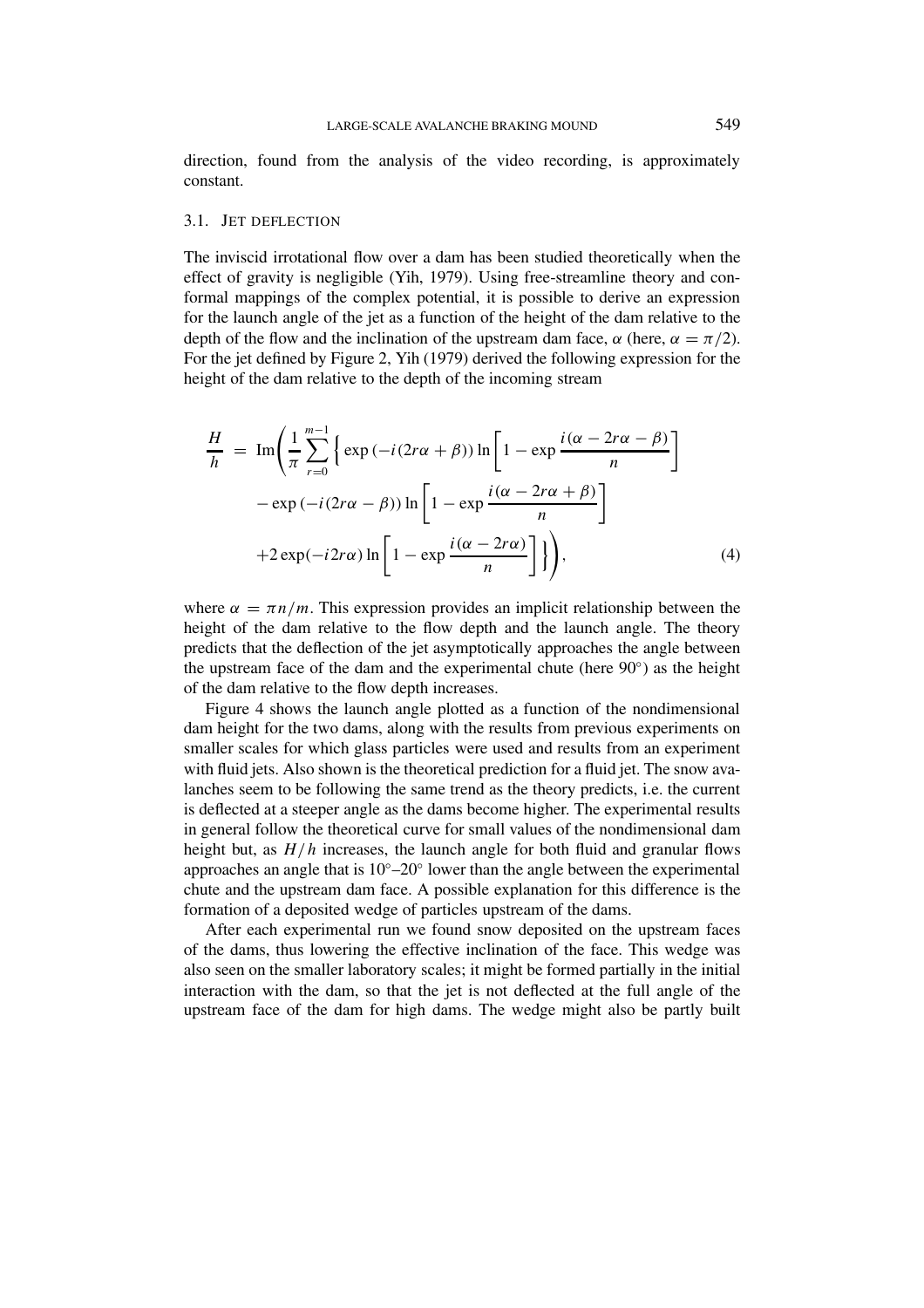

*Figure 4.* The launch angle, *β*, of a jet plotted as a function of the nondimensional dam height, *H/h*, for dams with an upstream face inclined at  $\alpha = 90^\circ$  to the experimental chute. Series (i), (ii), (iii) are experimental results on smaller scales where glass particles were used to form a supercritical granular flow. The solid line denotes the theory. Results from experiments using fluids from Yih (1979) are also shown.

up by the tail of the flow, flowing at lower speeds than the bulk of the avalanche. An experimental study of these wedges behind catching dams of varying heights and the so-called 'dead zones' behind the dams for lower Froude number flows (2 *<* Fr *<* 6) has been carried out by Faug et al. (2002). Numerical calculations of the dead zone behind an obstacle of an infinite height are described by Gray et al. (2003).

Similar wedges were observed behind the braking mounds, see Figure 5. The smaller scale experiments indicate that the dynamics of the interaction of granular flows with mounds is very similar to dams when the aspect ratio of the mound is small, i.e. most of the snow is launched straight over the mound. However, when the aspect ratio approaches unity, different mechanisms start to dominate the motion; most of the snow is deflected sideways over and around the mounds and coherent jet trajectories can no longer be observed. The video recordings of the snow experiments showed considerable lateral deflection of the jets of snow during the impact with the mounds. Wedges of this sort have also been observed behind boulders after pyroclastic flows from volcanic eruptions (Sparks et al., 2002).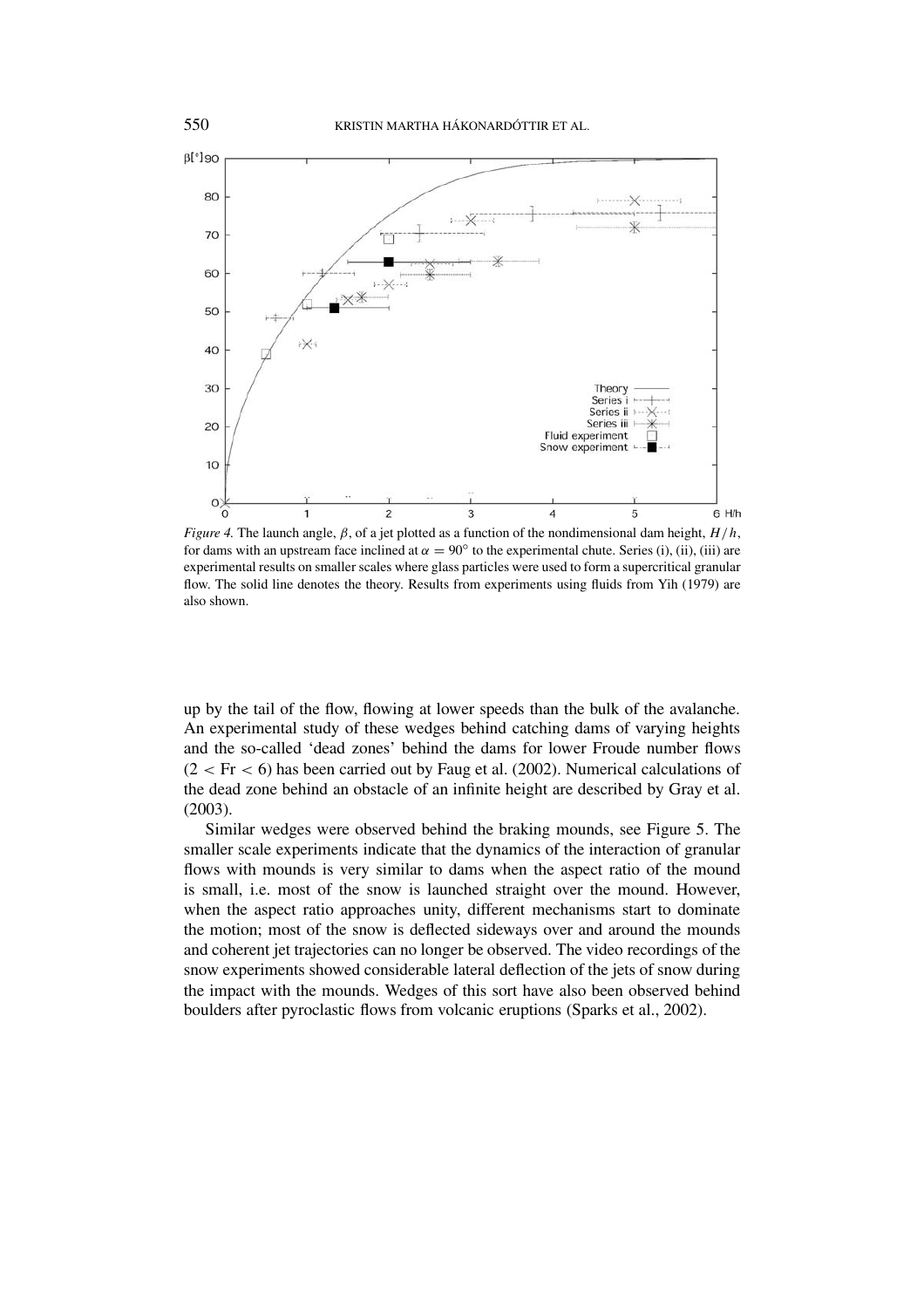

*Figure 5.* A photograph of wedges left behind the 0.4 m high mounds after an avalanche. Photo: Kristin Martha Hàkonardòttir.

# 3.2. SPEED REDUCTION

The energy dissipation involved in the impact of the avalanche and the obstacles can be analysed by plotting the ratio of the incoming speed and the launch velocity. If the mechanical energy of the flow is conserved in the collision, simple energy conservation gives

$$
\frac{1}{2}u_1^2 = \frac{1}{2}u_0^2 - gH',\tag{5}
$$

where *H'* is the vertical rise of the flow when it passes over the obstacles  $(H' =$ *H* cos 32<sup>°</sup>, since the dams were positioned on a slope of 32<sup>°</sup>). Hence, no energy loss during the impact with the obstacles leads to the expression

$$
\frac{u_1}{\sqrt{u_0^2 - 2gH'}} = 1.
$$
\n(6)

The ratio  $D = u_1 / \sqrt{u_0^2 - 2gH'}$  provides an estimate of the amount of energy dissipated in the turning process, since if the kinetic energy is solely converted into gravitational potential energy this ratio should be unity. We plot this ratio as a function of the obstacle height to flow depth in Figure 6. The figure suggests that there is considerable energy dissipation involved in the impact of the avalanche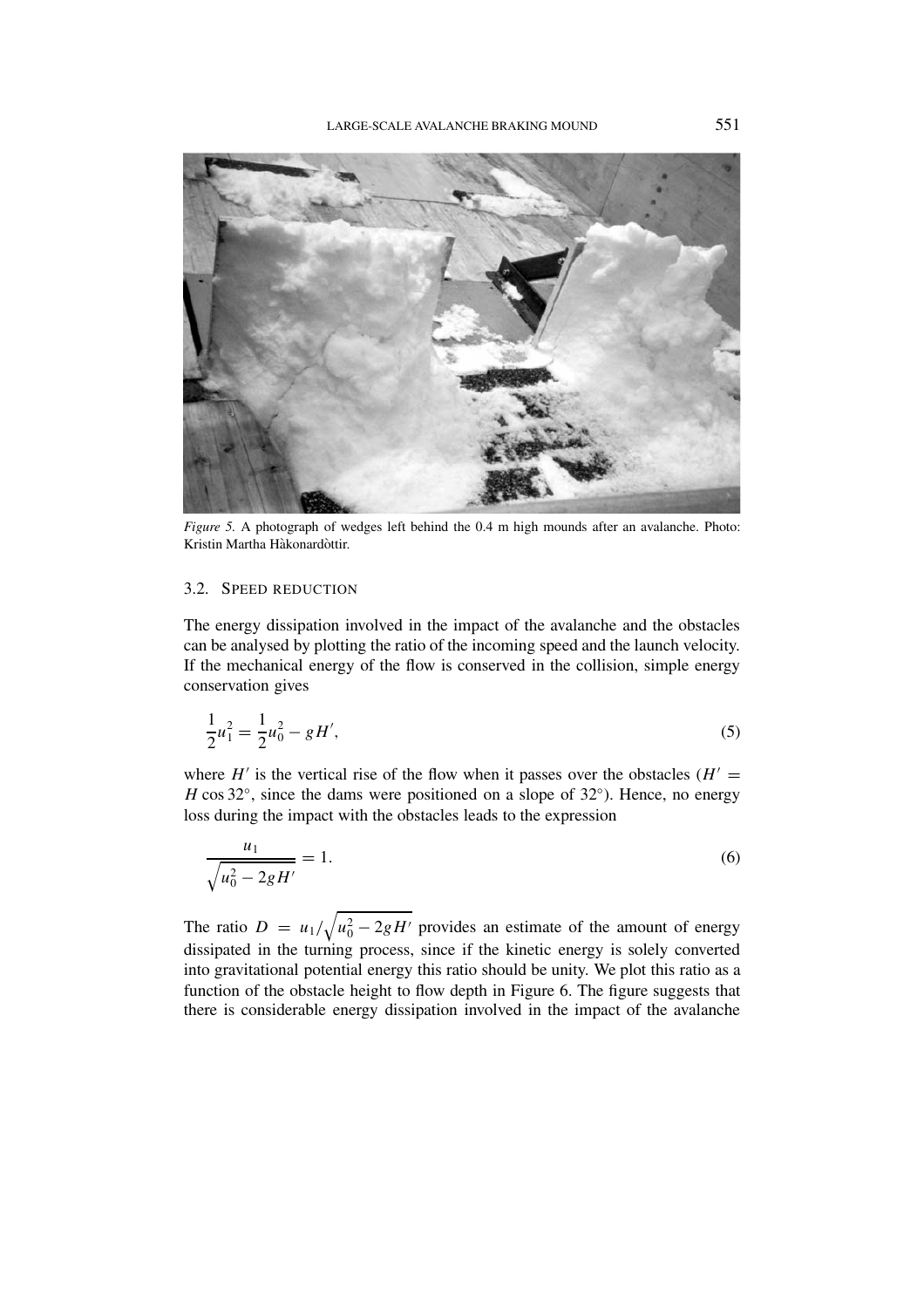

*Figure 6.* The relative velocity ratio,  $D = u_1 / \sqrt{u_0^2 - 2gH \cos 32^\circ}$ , plotted as a function of the nondimensional dam height, *H/h*, for the two dams.

with the dams. The high uncertainty in the speed associated with the lower dam makes it hard to distinguish between the effectiveness of the two dams.

It should be noted that the incoming speed,  $u<sub>0</sub>$ , is measured at the side of the chute and could therefore be slightly lower than the speed at the centre of the avalanche, because of drag at the sides of the chute. The launch speed,  $u_1$ , is calculated from the observed trajectories and represents the speed of the centre of the avalanche. Also we do not account for any infill behind the dams, which could somewhat reduce the effective height of the dams, *H* , with the result that we may be under estimating the energy loss.

# **4. Conclusions**

The main conclusion of this set of experiments is that similar features are observed in the interaction of the avalanches and the obstacles as were previously observed in experiments on much smaller scales using other granular materials. Jets of snow were launched from the top of the obstacles and subsequently landed back on the chute further down. The Froude number of the experiments was somewhat lower than believed to be appropriate for large natural snow avalanches; here the flows attained a Froude number in the range 3–6, rather than 10. Furthermore the thickness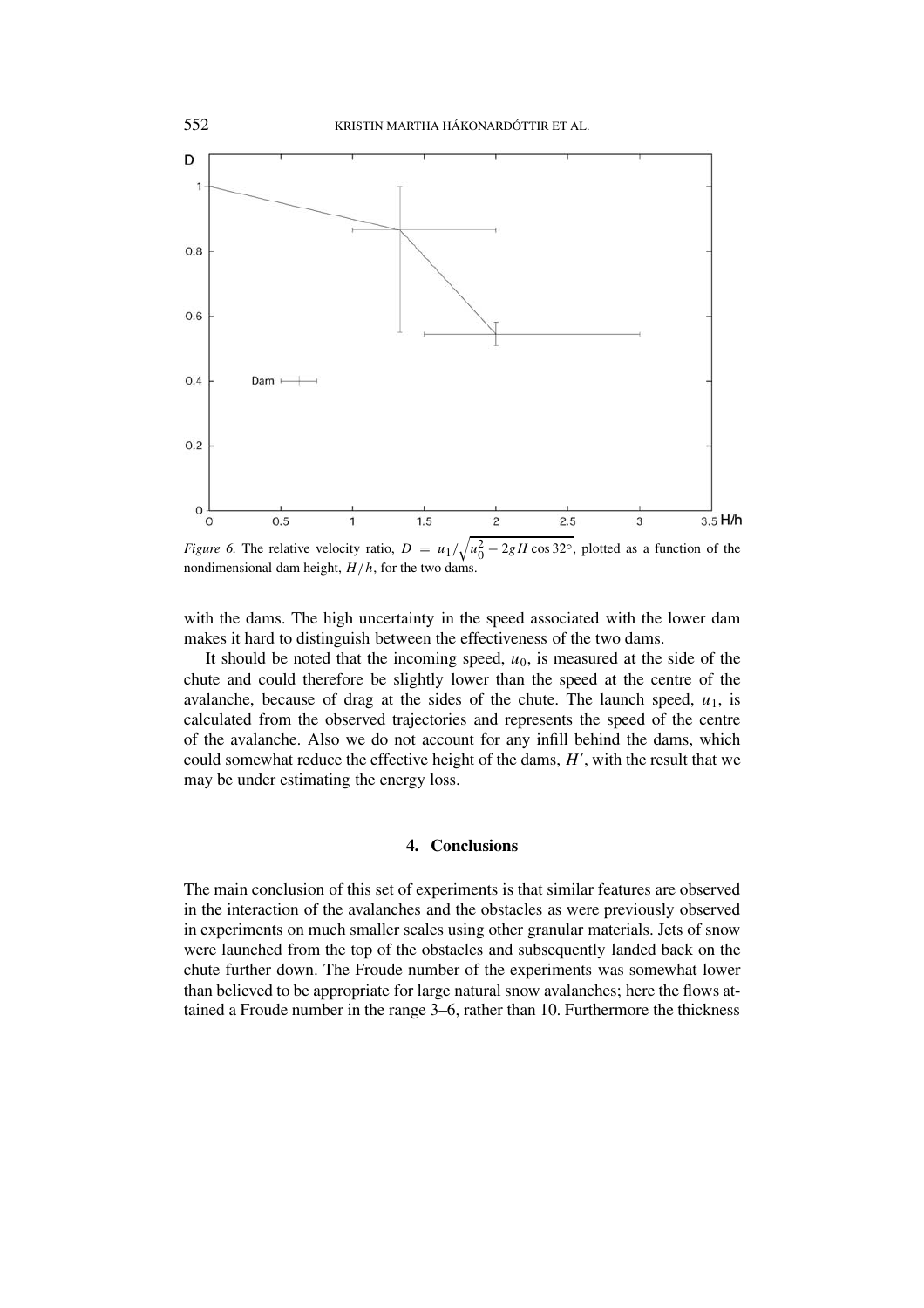of the avalanche and the flow speed varied between the experiments depending on the wetness of the snow. In spite of the Froude number being lower than desired for dynamical similarity with large-scale avalanches and the variable conditions of the snow, the flow behaviour around the obstacles was similar to what was found in the smaller scale experiments with Froude numbers approximately equal to 10. This suggests that the behaviour of the supercritical flow around the obstacles does not depend sensitively on the exact value of the Froude number. The similarity of the experimental results for different materials, and at different scales, furthermore indicates that the flow around the obstacles is primarily governed by the largescale properties of the flowing avalanche (i.e. flow depth and speed) rather than micro-scale properties of the granular current.

These experiments and previous experiments on smaller scales suggest the following behaviour of an avalanche hitting a catching dam and a row of braking mounds:

- **Dam.** The snow hits the dam: subsequently it is launched from the top of the dam and forms a jet that lands further down on the chute. The jet can be treated as a two dimensional ballistic projectile. As the dam becomes higher, more energy is lost in the impact and the trajectory taken by the jet becomes steeper.
- **Braking mounds.** The snow is deflected both over and around the mounds and an interaction between jets launched from adjacent mounds takes place. The wider the mounds become, compared to their height, the less significant/effective the lateral deflection becomes and the mounds behave more like dams. Energy dissipation takes place in the impact of the avalanche with the mounds and also in the interaction of jets launched from individual mounds.

The airborne jet that is formed by the collision of the flow with the obstacles has important practical consequences for the use of multiple rows of mounds or combinations of rows of mounds and a catching dam. The spacing between the rows must be chosen to be sufficiently large so that the material launched from the top of the obstacles does not jump over structures farther down the slope, in order for lower mounds and dams to have their full retarding effect.

The snow experiments on Weissfluhjoch are ongoing; additional data are needed to establish further the results reported here.

#### **References**

- Faug, T., Lachamp, P., and Naaim, M.: 2002, 'Experimental Investigation on Steady Granular Flows Interfacing with an Obstacle Down an Inclined Channel: Study of the Dead Zone Upstream from the Obstacle. Application to Interaction between Dense Snow Avalanches and Defence Structures', *Natural Hazards and Earth System Sciences* **2**, 187–191.
- Gray, J. M. N. T., Tai, Y.-C., and Noelle, S.: 2003, 'Shock Waves, Dead-Zones and Particle-Free Regions in Rapid Granular Free Surface Flows', *Journal of Fluid Mechanics* **491**, 161–181.
- Hákonardóttir, K. M., Hogg, A. J., Jóhannesson, T., and Tómasson, G.: 2003, 'A Laboratory Study of the Retarding Effect of Braking Mounds on Snow Avalanches', *Journal of Glaciology*, in press.